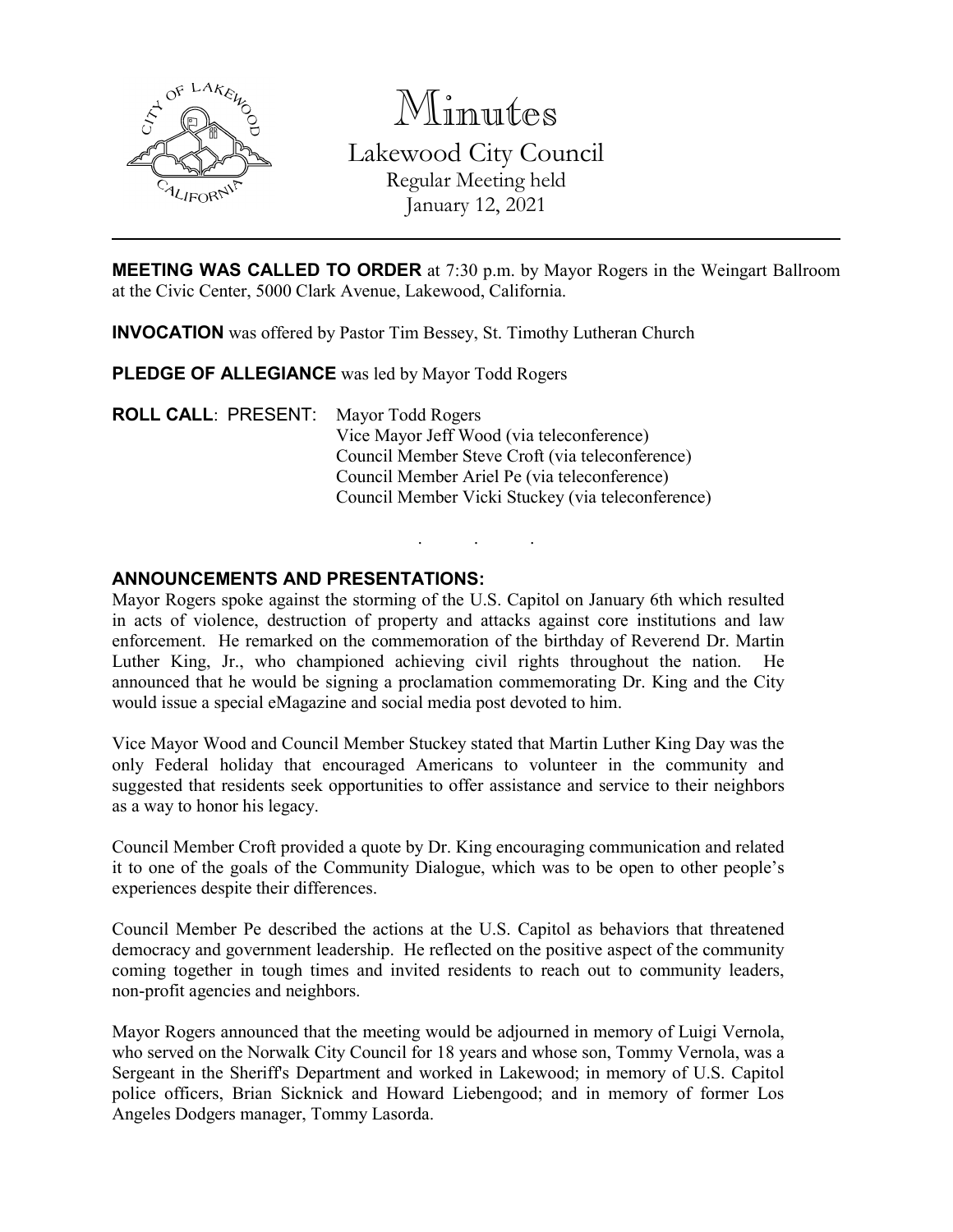City Council Minutes January 12, 2021 Page 2

# **ANNOUNCEMENTS AND PRESENTATIONS:** - Continued

Council Member Pe reported on recent meetings he had attended with the League of California Cities, the Gateway Cities Council of Governments and the Community Dialogue.

Council Member Croft highlighted the recent efforts in support of healthcare workers. He reminded residents to take proper precautions by continuing to wear masks in public, washing hands frequently, avoiding unnecessary air travel and minimizing contact with those outside immediate households as much as possible.

Vice Mayor Wood announced that the Lakewood High School Naval Junior Reserve Officers Training Corps had received the highest honor possible, a rating of "outstanding" in various military review categories.

Mayor Rogers stated that City facilities had been offered to L.A. County to assist in the distribution of vaccines to the community.

. .

### **ROUTINE ITEMS:**

COUNCIL MEMBER CROFT MOVED AND COUNCIL MEMBER STUCKEY SECONDED TO APPROVE ROUTINE ITEMS 1 THROUGH 6.

- RI-1 Approval of Minutes of the Meetings held June 9, July 28, August 11, August 25, and September 8, 2020
- RI-2 Approval of Personnel Transactions
- RI-3 Approval of Registers of Demands
- RI-4 Approval of Report of Investment Transactions
- RI-5 Approval of Reimbursement Agreement for Long Beach Transit Dial-A-Lift Paratransit Services
- RI-6 RESOLUTION NO. 2021-1; A RESOLUTION OF THE CITY COUNCIL OF THE CITY OF LAKEWOOD RESCINDING A RESOLUTION ESTABLISHING A PHYSICALLY HANDICAPPED PERSONS DESIGNATED PARKING SPACE WITHIN THE CITY OF LAKEWOOD

. . .

UPON ROLL CALL VOTE, THE MOTION WAS APPROVED:

AYES: COUNCIL MEMBERS: Croft, Wood, Pe, Stuckey and Rogers NAYS: COUNCIL MEMBERS: None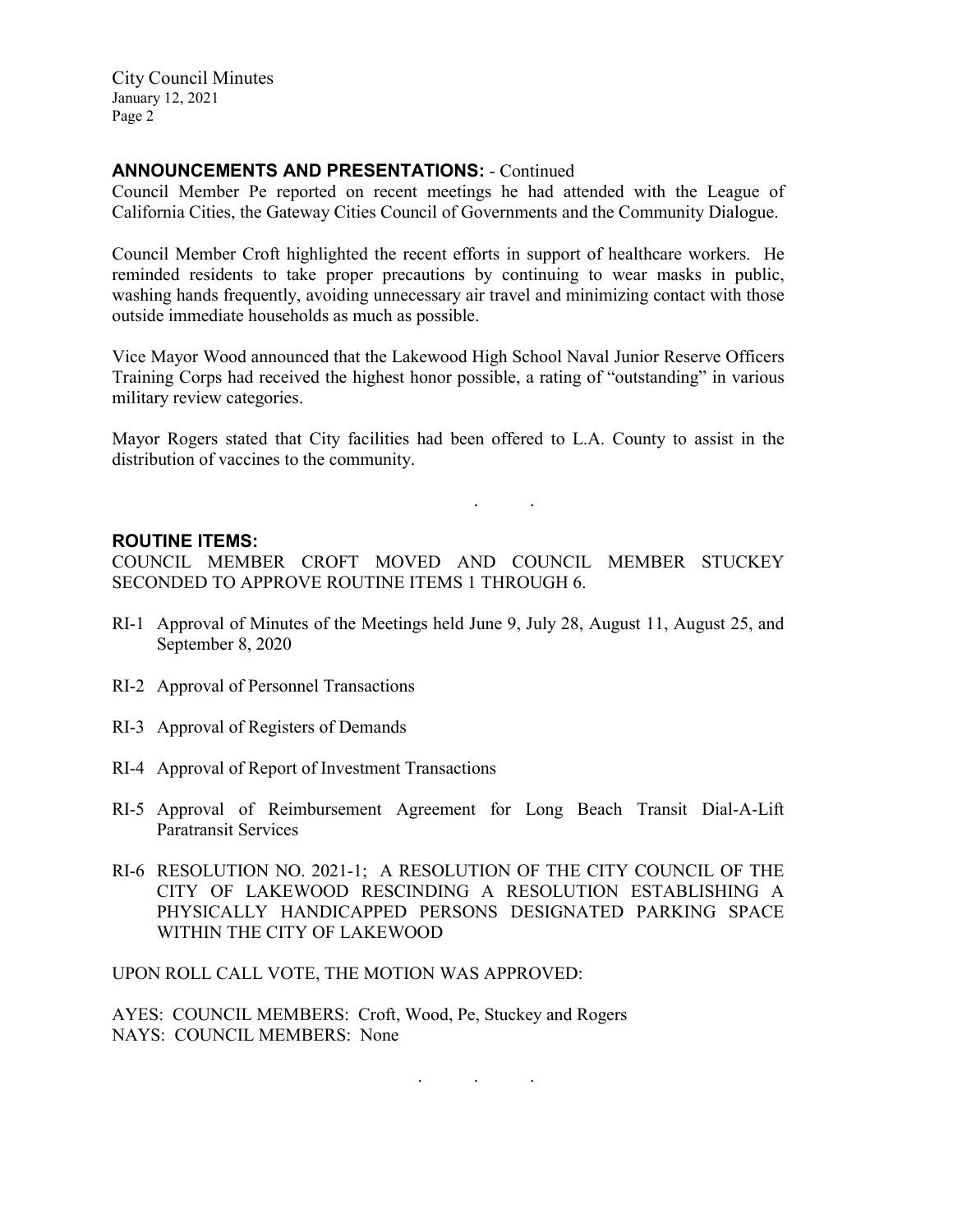City Council Minutes January 12, 2021 Page 3

## **2.1 • SECOND READING AND ADOPTION OF ORDINANCE NO. 2020-5; PERTAINING TO FRONT YARD STANDARDS FOR LANDSCAPING, PERMEABLE AND IMPERMEABLE SURFACES**

Steve Skolnik, for the City Attorney, provided a brief history of meetings and actions taken.

ORDINANCE NO. 2020-5; AN ORDINANCE OF THE CITY COUNCIL OF THE CITY OF LAKEWOOD AMENDING ARTICLE IX OF THE LAKEWOOD MUNICIPAL CODE PERTAINING TO FRONT YARD STANDARDS FOR LANDSCAPING, PERMEABLE AND IMPERMEABLE SURFACES

COUNCIL MEMBER CROFT MOVED AND COUNCIL MEMBER STUCKEY SECONDED TO ADOPT ORDINANCE NO. 2020-5. UPON ROLL CALL VOTE, THE MOTION WAS APPROVED:

AYES: COUNCIL MEMBERS: Croft, Wood, Pe, Stuckey and Rogers NAYS: COUNCIL MEMBERS: None

### **3.1 • CALIFORNIA VOTING RIGHTS ACT**

Thaddeus McCormack, City Manager, made a presentation based on the report in the agenda regarding the California Voting Rights Act.

. . .

Ted Spaseff, 5938 Greentop Street, Lakewood, addressed the City Council regarding his opposition to district based elections in the City.

The City Council Members provided comments and Mr. Skolnik responded to their inquiries.

VICE MAYOR WOOD MOVED AND COUNCIL MEMBER STUCKEY SECONDED TO ADOPT RESOLUTION NO. 2021-2; APPROVE THE TOLLING AGREEMENT BETWEEN THE CITY OF LAKEWOOD AND THE SOUTHWEST VOTER REGISTRATION EDUCATION PROJECT; AUTHORIZE THE MAYOR TO SIGN THE AGREEMENT WITH NATIONAL DEMOGRAPHICS CORPORATION, SUBJECT TO THE APPROVAL AS TO FORM BY THE CITY ATTORNEY; AND APPROPRIATE FROM THE GENERAL FUND AN AMOUNT NOT TO EXCEED \$100,000 FOR COSTS ASSOCIATED WITH THE PROCESS OF ADOPTING AN ORDINANCE TO CHANGE THE CITY'S AT-LARGE SYSTEM OF ELECTING CITY COUNCIL MEMBERS TO A DISTRICT-BASED ELECTION SYSTEM, AND ATTORNEY FEES AND COSTS THAT COULD BE RECOVERED BY MR. SHENKMAN. UPON ROLL CALL VOTE, THE MOTION WAS APPROVED:

. . .

AYES: COUNCIL MEMBERS: Croft, Wood, Pe, Stuckey and Rogers NAYS: COUNCIL MEMBERS: None